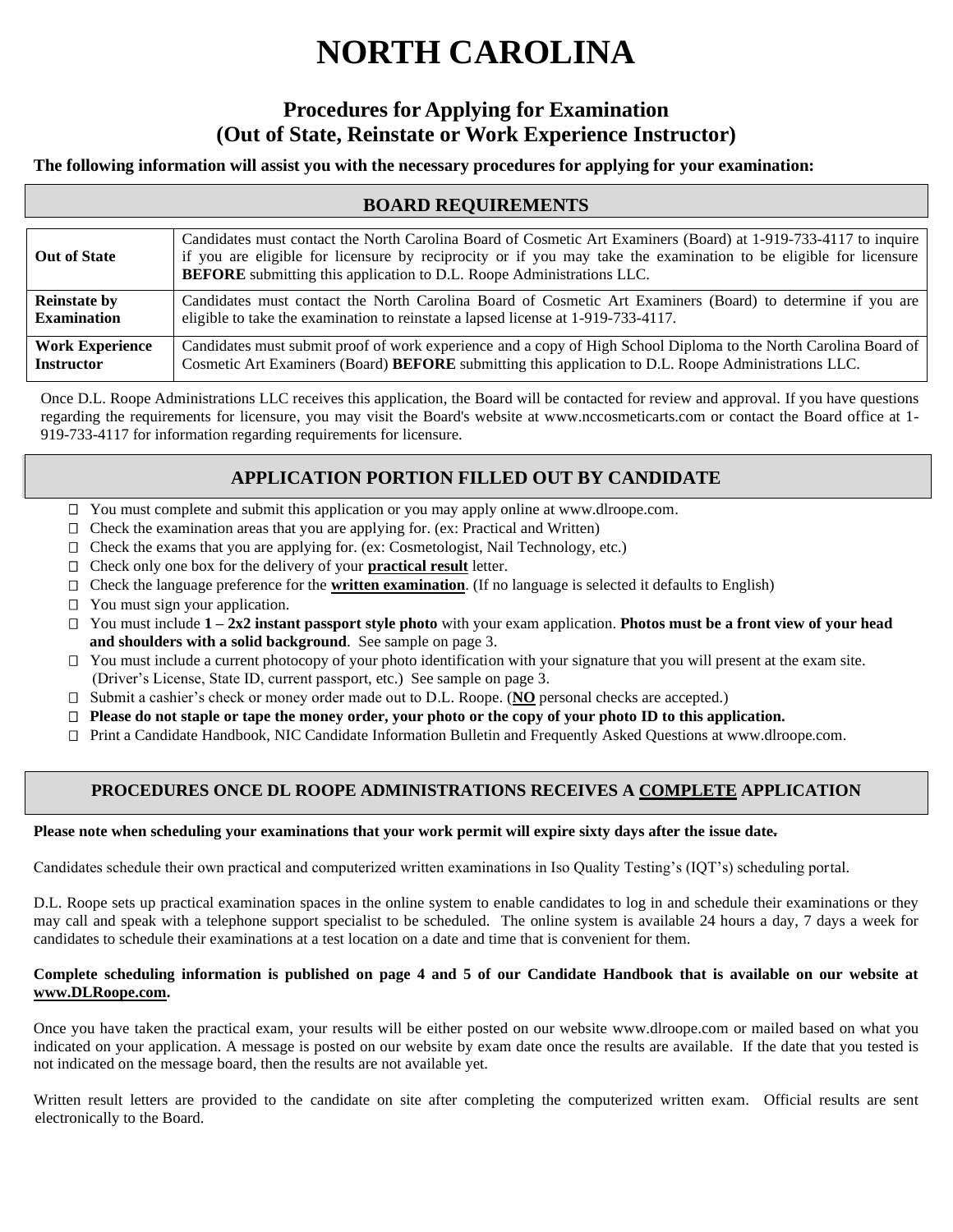DL ROOPE A Prometric Company

# **NORTH CAROLINA Out of State, Reinstate & Work Experience Instructor Application**

You are required to complete both sides of this application or you may apply online at www.dlroope.com. Please **PRINT** clearly using a ballpoint pen or typewriter. Submit along with a cashier's check or money order made payable to D.L. Roope Administrations LLC **PERSONAL CHECKS WILL NOT BE ACCEPTED AND MAY DELAY SCHEDULING.** Fees are **NOT** refundable or transferable and will be applied to the requested and approved exam week. It is recommended that you read all of the information contained in the Candidate Handbook and in the NIC Candidate Information Bulletin (CIB) that is included with the Handbook. A Handbook and CIB may be obtained by visiting our web site at www.dlroope.com

If you have a disability and require accommodations in accordance with the Americans with Disabilities Act of 1991, please contact D.L. Roope Administrations LLC at 1-888- 375-2020 to request the required forms. The required forms and medical documentation must be submitted with this application and is subject to approval.

 **\_ \_**

#### **PLEASE PRINT OR TYPE THE FOLLOWING INFORMATION:**

| <b>LAST NAME</b>                                          | <b>FIRST NAME</b>                                                                             | M I              | <b>DATE OF BIRTH</b>            |  |
|-----------------------------------------------------------|-----------------------------------------------------------------------------------------------|------------------|---------------------------------|--|
| <b>MAILING ADDRESS</b>                                    | APT#                                                                                          | <b>CITY/TOWN</b> | <b>STATE</b><br><b>ZIP CODE</b> |  |
|                                                           |                                                                                               |                  |                                 |  |
| <b>SOCIAL SECURITY NUMBER</b><br><b>CELL PHONE NUMBER</b> | <b>HOME PHONE NUMBER</b><br>PHOTO IDENTIFICATION NUMBER (e.g. Drivers License, Photo ID etc.) |                  | <b>WORK PHONE NUMBER</b>        |  |

**\*Please PRINT your e-mail address CLEARLY and legibly as it will be used to transmit your computerized written approval. The e-mail address that you provide CANNOT be used by another testing candidate. If you do not have an e-mail address you will receive approval in the mail.** 

**\*E-MAIL ADDRESS: \_\_\_\_\_\_\_\_\_\_\_\_\_\_\_\_\_\_\_\_\_\_\_\_\_\_\_\_\_\_\_\_\_\_\_\_\_\_\_\_ @ \_\_\_\_\_\_\_\_\_\_\_\_\_\_\_\_\_\_\_\_\_\_\_\_\_\_** 

#### **PLEASE CHECK THE EXAMINATION AREAS THAT YOU ARE APPLYING FOR:**

Practical Examination Fee (Cosmetologist, Apprentice Cosmetologist, Esthetician, Nail Technician & Natural Hair Care Specialist) ~ \$94.00

□ Practical Examination Fee (Instructor - all disciplines) ~ \$94.00

Computer Based Written Examination Fee ~ \$79.00

#### **Written language preference:** □ \*English □ Vietnamese □ Korean □ Spanish

\* If no language preference is selected for the written examination, you will be given an English examination.

The North Carolina Natural Hair Care Specialist written examination is only available in English.

#### **PLEASE CHECK THE EXAMINATION THAT YOU ARE APPLYING FOR:**

| -<br>$\sim$<br>osmetologist            | `osmetologist<br>Apprentice<br>ـــ | (ES<br>Esthetician | $\sim$ $\tau$<br>Nan<br>l echnician | (NH)<br>$\sim$<br>Natural<br>Hair<br>∠are<br>: Specialist |
|----------------------------------------|------------------------------------|--------------------|-------------------------------------|-----------------------------------------------------------|
| $\overline{\phantom{0}}$<br>Instructor |                                    | Instructor         | л.<br>Instructor                    | N <sub>H</sub><br>. Instructor                            |

#### **ATTENTION: PLEASE CHECK ONLY ONE BOX FOR DELIVERY OF YOUR RESULT LETTER:**

- **Result letter available on D.L. Roope website.** Result letters will be available to view and print from our website at www.dlroope.com. A message will be posted on the website when they are available.
- **Result letter mailed.** If your result letter is mailed to you it will **NOT** be available on our website to view or print.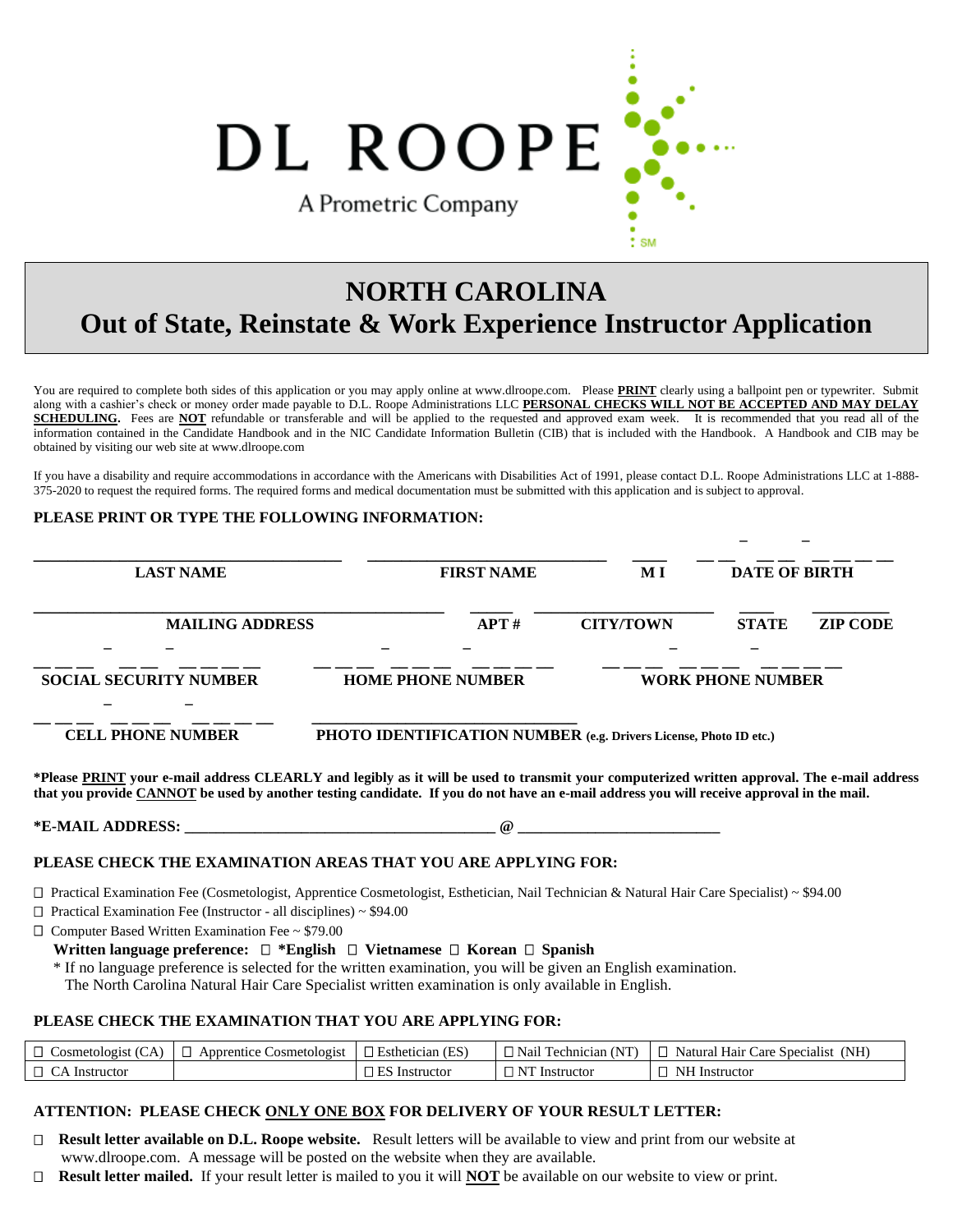# **ON DEMAND SCHEDULING INFORMATION**

Candidates schedule their own practical and computerized written examinations in Iso Quality Testing's (IQT's) scheduling portal.

D.L. Roope sets up practical examination spaces in the online system to enable candidates to log in and schedule their examinations or they may call and speak with a telephone support specialist to be scheduled. The online system is available 24 hours a day, 7 days a week for candidates to schedule their examinations at a test location on a date and time that is convenient for them.

#### **Complete scheduling information is published on page 4 and 5 of our Candidate Handbook that is available on our website at www.DLRoope.com.**

MO # Pd \_\_\_\_\_\_\_ App. \_\_\_\_ Init. \_\_\_\_\_\_SC# \_\_\_\_\_\_ TC\_\_\_\_\_\_\_ Rec'vd Date \_\_\_\_\_\_\_\_\_\_\_\_\_\_\_\_\_\_\_ **NC**

# **APPLICATION AUTHORIZATION**

**Please check the appropriate box:** 

- **Reinstate License Candidate (MUST contact the Board to determine if you are eligible to take the examination to reinstate a lapsed license at 1-919-733-4117.)**
- **Out of State Candidate (Must contact the North Carolina Board of Cosmetic Art Examiners (Board) at 1-919-733-4117 to inquire if you are eligible for licensure by reciprocity or if you may take the examination to be eligible for licensure BEFORE submitting this application to D.L. Roope Administrations LLC)**
- **Work Experience Instructor (Must submit proof of work experience and a copy of High School Diploma to the North Carolina Board of Cosmetic Art Examiners (Board) BEFORE submitting this application to D.L. Roope Administrations LLC)**

**Once D.L. Roope Administrations LLC receives this application, the Board will be contacted to determine if you are eligible to take the examination.** 

I affirm that I am eligible to be scheduled for the examination indicated on this application in accordance with the requirements established by the North Carolina Board of Cosmetic Art Examiners (Board) for examination eligibility. I affirm that all information provided in connection with this application is true to the best of my knowledge and belief. I affirm this with the understanding that any omissions, inaccuracies or failure to make full disclosures may be deemed sufficient reason to suspend, deny or revoke a license issued by the Board.

I hereby authorize and direct any person, agency, firm, or other entity to release to the Board or its identified agent any and all information, communications, recommendations, reports, records, statements, or disclosures, whether public, privileged or confidential, that may relate to my professional qualifications or credentials or that may have bearing on my eligibility for licensure.

I certify that I have reviewed and will comply with the North Carolina Laws and Rules governing the practice of Cosmetology and related fields in North Carolina.

I hereby understand that receiving a passing score does not guarantee licensure and that all requirements for licensure must be met as set forth by the Board. Please refer to the North Carolina State Laws and Rules for detailed requirements for licensure.

I also understand that it is recommended that I completely read all of the information contained in the D.L. Roope Administrations Candidate Handbook and the NIC Candidate Information Bulletin (CIB). A Handbook and CIB may be obtained at www.dlroope.com.

I further understand that I will be required to present current government issued Photo Identification (Drivers License or State ID) to be admitted to my scheduled examination. If I cannot be admitted, my examination fee will be forfeited. I also understand the test facility rooms and the lobby may be video recorded and that I cannot request or receive access to the recordings due to security and confidentiality reasons.

**APPLICANT SIGNATURE (REQUIRED)……………………………………………………………………………………………..………**